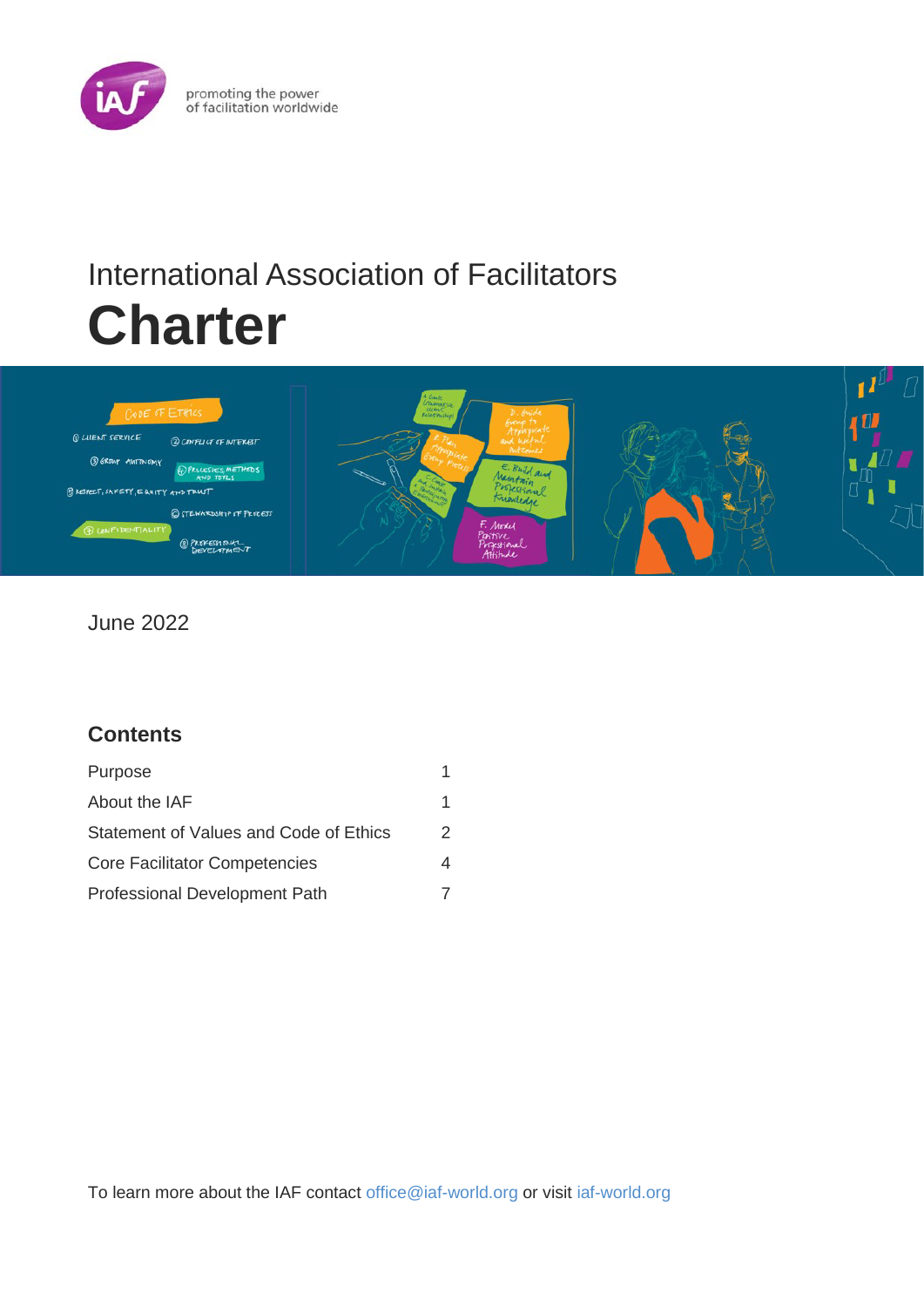# **Purpose**

The purpose of this document is to provide facilitators and the buyers of facilitation services with:

- an overview of the role of the International Association of Facilitators (IAF)
- a Statement of Values and Code of Ethics for professional facilitation
- a Core Facilitator Competencies framework which form the basic set of skills, knowledge, and behaviours that facilitators must have to be successful facilitating in a wide variety of environments
- an overview of the levels of endorsement or certification the IAF provides its members to recognise their mastery of the six core competencies and contribution to the field of facilitation.

# About the IAF

# **Professional association**

The IAF is a participatory organisation with members in more than 65 countries. As a professional association, we set internationally accepted industry standards, provide accreditation, support a community of practice, advocate and educate on the power of facilitation and embrace the diversity of facilitators.

If we were to use just one sentence to describe what the IAF does and stands for, it would be "enabling powerful change". Every meeting or process that is facilitated has an impact on the individuals and the groups of which they are a part. Good facilitation can change the way people think and act, and ultimately support them to positively change the world around them.

The IAF was formed in 1994 and has a rich history of participatory development. From our past has emerged some of the foundational tools of the facilitation profession, including the IAF Statement of Values and Code of Ethics and Core Facilitator Competencies.

Today, the association is growing worldwide, fuelled in large part by the growth and activities taking place within national and local IAF chapters and virtual special interest groups.

# **Our members**

We welcome everyone with an interest in facilitation and its widespread use in helping people work together effectively.

IAF members vary in their facilitation practice. Some are new to the field, while others have years of experience. Our members work in government, corporate, non-profit, education, community, and international development sectors, to name but a few. Some work in-house, others operate as external consultants.

# **Our vision**

Our vision is to see professional facilitation used throughout the world to address the challenges faced by people in their groups, organisations and communities.

## **Our mission**

Our mission is to grow the community of practice for all those who facilitate, establish internationally accepted professional standards, build credibility and promote the value of facilitation around the world.

# **Our value proposition**

The IAF is a worldwide community of facilitators promoting excellence in the use of professional group process facilitation to create engagement and impact.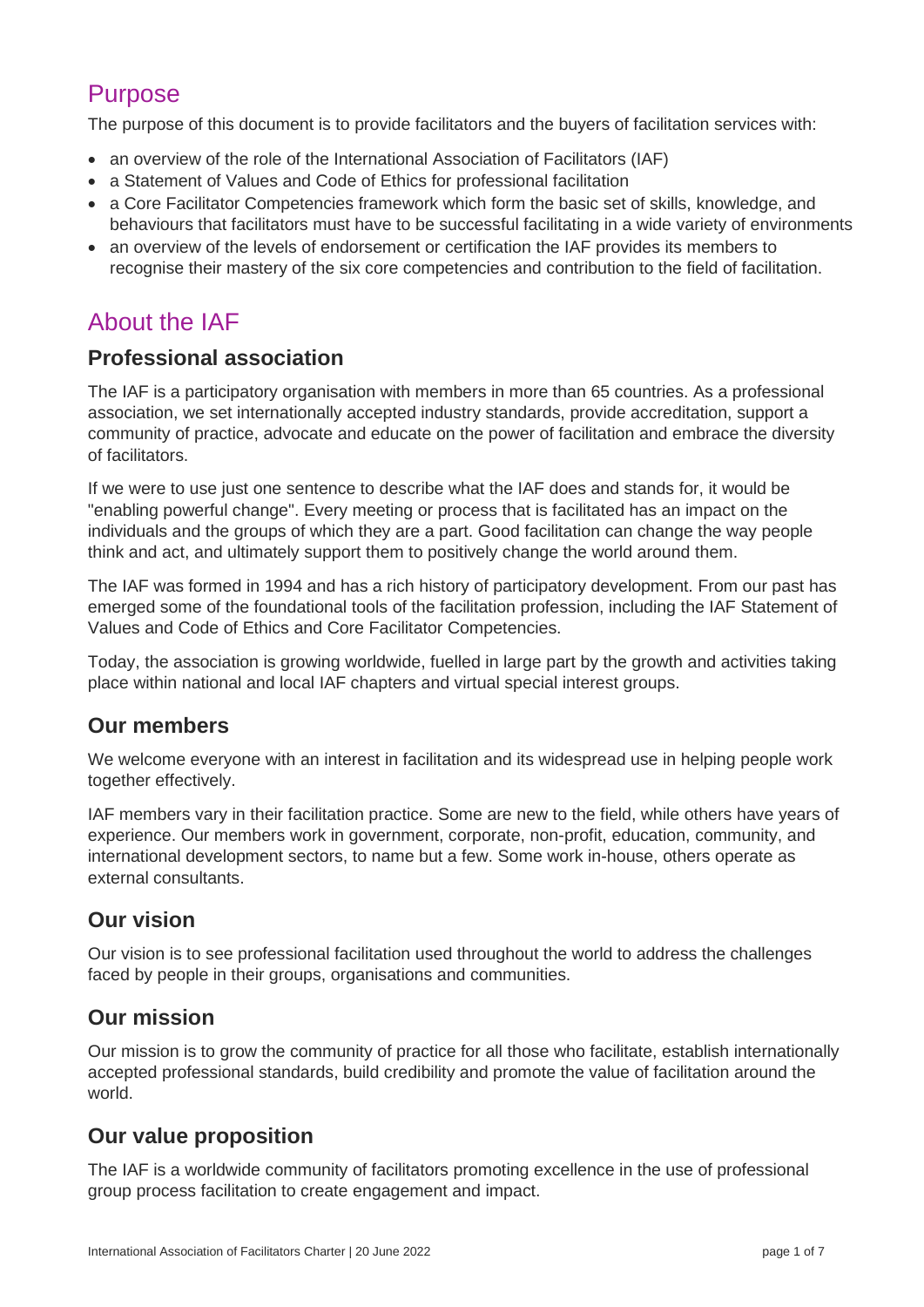We enable our members to thrive by growing their skills, their network and their career.

We are a home for anyone who wants to learn about facilitation and for those who make facilitation their profession. Together, we set the internationally accepted standards for facilitation and promote the power of facilitation.

## **Our values**

- Inclusivity
- Professionalism • Leadership
- Openness • Global perspective
- Excellence

We are an inclusive organisation with members from all walks of life and different ethnic backgrounds. We are open to different views, perspectives and approaches to facilitation, with a focus on process facilitation.

Our members ensure we have a global perspective on how we facilitate. How we operate is grounded in professionalism. As facilitators, we are leaders in our field and strive for excellence in everything that we do.

# Statement of Values and Code of Ethics

The IAF adopted its Statement of Values and Code of Ethics in June 2004, after extensive consultations and discussion with IAF members worldwide.

This statement recognises the complexity of our roles, including the full spectrum of personal, professional and cultural diversity in our membership and in the field of facilitation. Members of the Association are committed to using these values and ethics to guide their professional practice. These statements are expressed as broad principles to guide ethical practice; they provide a framework and are not intended to dictate conduct for particular situations. To reinforce the use of these principles by our members, the IAF has a complaints resolution process.

## **Preamble**

Facilitators are called upon to fill an impartial role in helping groups become more effective. We act as process guides to create a balance between participation and results.

We, the members of the International Association of Facilitators, believe that our profession gives us a unique opportunity to make a positive contribution to individuals, organisations, and society. Our effectiveness is based on our personal integrity and the trust developed between ourselves and those with whom we work. Therefore, we recognise the importance of defining and making known the values and ethical principles that guide our actions.

This Statement of Values and Code of Ethics recognises the complexity of our roles, including the full spectrum of personal, professional and cultural diversity in the IAF membership and in the field of facilitation. Members of the IAF are committed to using these values and ethics to guide their professional practice. These principles are expressed in broad statements to guide ethical practice; they provide a framework and are not intended to dictate conduct for particular situations.

## **Statement of Values**

As group facilitators, we believe in the inherent value of the individual and the collective wisdom of the group. We strive to help the group make the best use of the contributions of each of its members. We set aside our personal opinions and support the group's right to make its own choices. We believe that collaborative and cooperative interaction builds consensus and produces meaningful outcomes. We value professional collaboration to improve our profession.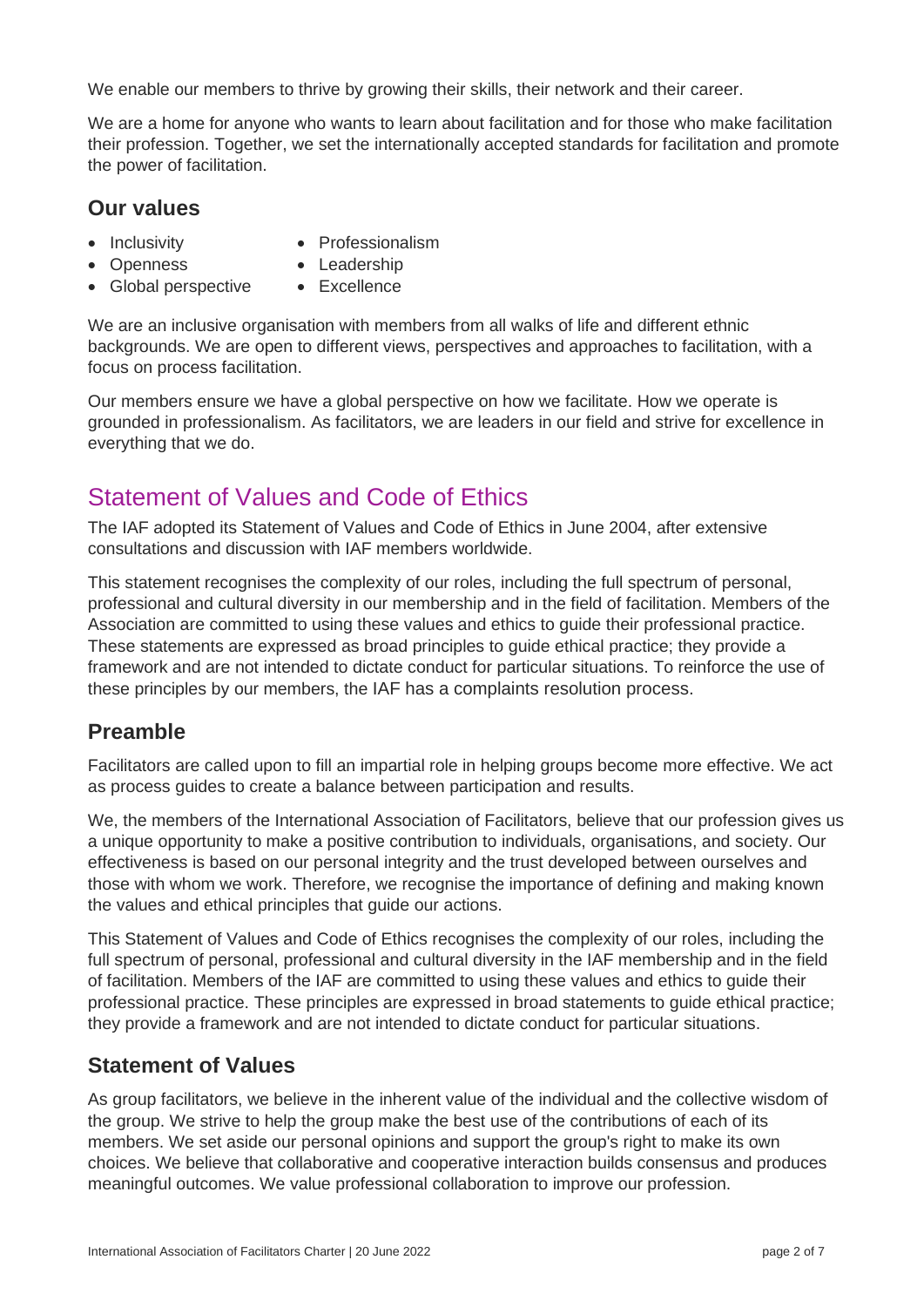# **Code of Ethics**

#### 1. Client Service

#### **We are in service to our clients, using our group facilitation competencies to add value to their work.**

Our clients include the groups we facilitate and those who contract with us on their behalf. We work closely with our clients to understand their expectations so that we provide the appropriate service, and that the group produces the desired outcomes. It is our responsibility to ensure that we are competent to handle the intervention. If the group decides it needs to go in a direction other than that originally intended by either the group or its representatives, our role is to help the group move forward, reconciling the original intent with the emergent direction.

#### 2. Conflict of Interest

#### **We openly acknowledge any potential conflict of interest.**

Prior to agreeing to work with our clients, we discuss openly and honestly any possible conflict of interest, personal bias, prior knowledge of the organisation or any other matter which may be perceived as preventing us from working effectively with the interests of all group members. We do this so that, together, we may make an informed decision about proceeding and to prevent misunderstanding that could detract from the success or credibility of the clients or ourselves. We refrain from using our position to secure unfair or inappropriate privilege, gain, or benefit.

#### 3. Group Autonomy

#### **We respect the culture, rights, and autonomy of the group.**

We seek the group's conscious agreement to the process and their commitment to participate. We do not impose anything that risks the welfare and dignity of the participants, the freedom of choice of the group, or the credibility of its work.

#### 4. Processes, Methods and Tools

#### **We use processes, methods and tools responsibly.**

In dialogue with the group or its representatives we design processes that will achieve the group's goals and select and adapt the most appropriate methods and tools. We avoid using processes, methods or tools with which we are insufficiently skilled, or which are poorly matched to the needs of the group.

#### 5. Respect, Safety, Equity and Trust

#### **We strive to engender an environment of respect and safety where all participants trust that they can speak freely and where individual boundaries are honoured. We use our skills, knowledge, tools, and wisdom to elicit and honour the perspectives of all.**

We seek to have all relevant stakeholders represented and involved. We promote equitable relationships among the participants and facilitator and ensure that all participants have an opportunity to examine and share their thoughts and feelings. We use a variety of methods to enable the group to access the natural gifts, talents and life experiences of each member. We work in ways that honour the wholeness and self-expression of others, designing sessions that respect different styles of interaction. We understand that any action we take is an intervention that may affect the process.

#### 6. Stewardship of Process

#### **We practice stewardship of process and impartiality toward content.**

While participants bring knowledge and expertise concerning the substance of their situation, we bring knowledge and expertise concerning the group interaction process. We are vigilant to minimise our influence on group outcomes. When we have content knowledge not otherwise available to the group, and that the group must have to be effective, we offer it after explaining our change in role.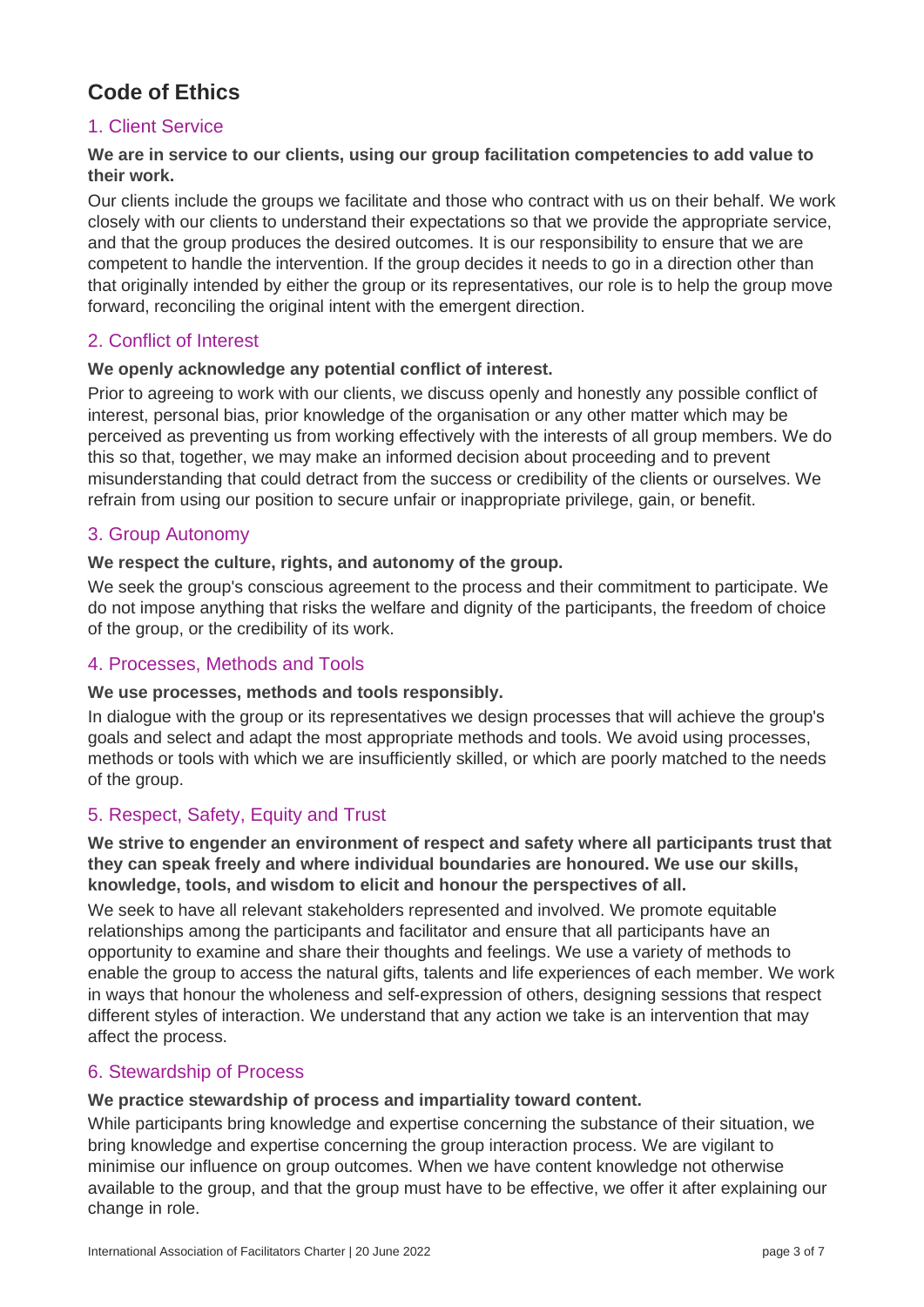#### 7. Confidentiality

#### **We maintain confidentiality of information.**

We observe confidentiality of all client information. Therefore, we do not share information about a client within or outside of the client's organisation, nor do we report on group content, or the individual opinions or behaviour of members of the group without consent.

#### 8. Professional Development

#### **We are responsible for continuous improvement of our facilitation skills and knowledge.**

We continuously learn and grow. We seek opportunities to improve our knowledge and facilitation skills to better assist groups in their work. We remain current in the field of facilitation through our practical group experiences and ongoing personal development. We offer our skills within a spirit of collaboration to develop our professional work practices.

# Core Facilitator Competencies

The IAF is the worldwide professional body established to promote, support and advance the art and practice of professional facilitation through methods exchange, professional growth, practical research and collegial networking.

The Core Facilitator Competencies framework was developed over several years by the IAF with the support of its members and facilitators from all over the world. Tested over time, the six competencies form the basic set of skills, knowledge, and behaviours that facilitators must have in order to be successful facilitating in a wide variety of environments.

# **A Create Collaborative Client Relationships**

#### A1 Develop working partnerships

- Clarify mutual commitment
- Develop consensus on tasks, deliverables, roles and responsibilities
- Demonstrate collaborative values and processes
- A2 Design and customise applications to meet client needs
	- Analyse organisational environment
	- Diagnose client need
	- Establish stakeholders' roles and level of involvement.
	- Create appropriate designs to achieve intended outcomes
	- Predefine quality outcomes with client

#### A3 Manage multi-session events effectively

- Contract with client for scope and deliverables
- Develop event plan
- Deliver event effectively
- Assess/evaluate client satisfaction at all stages of the event or project

## **B Plan Appropriate Group Processes**

#### B1 Select clear methods and processes that:

- Foster open participation with respect for client culture and participant diversity
- Engage participants who have different approaches to learning and ways of processing information
- Achieve quality outcome that meets the needs of the client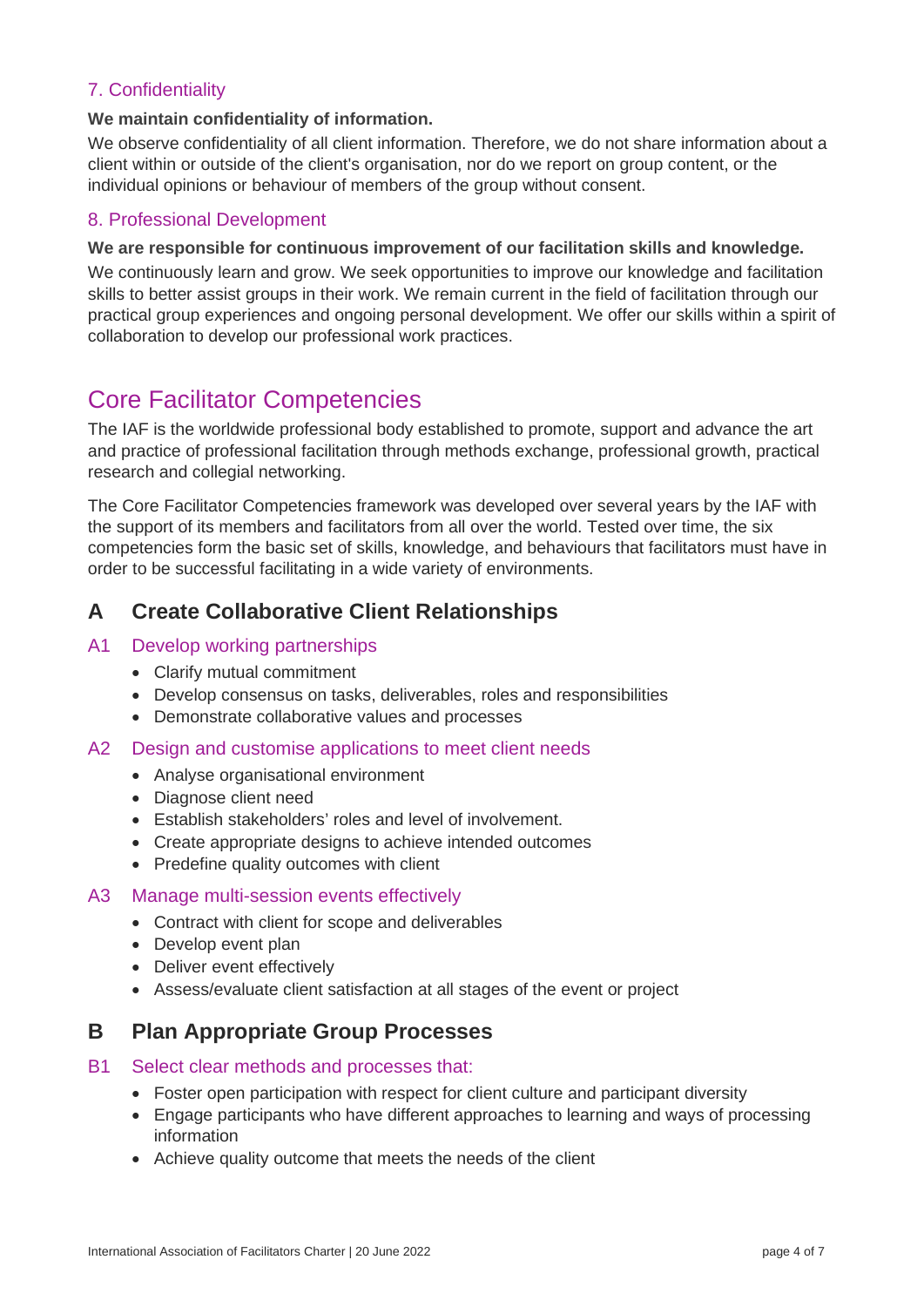#### B2 Prepare time and space to support group process

- Arrange appropriate space and logistics to support the purpose of the meeting
- Plan effective use of time
- Provide appropriate atmosphere to support the purpose of sessions/meetings

## **C Create and Sustain a Participatory Environment**

- C1 Demonstrate effective participatory and interpersonal communication skills
	- Apply a variety of participatory processes
	- Demonstrate effective verbal communication skills
	- Develop rapport with participants
	- Practice active listening
	- Demonstrate ability to observe and provide feedback to participants
- C2 Honour and recognise diversity, ensuring inclusiveness
	- Encourage positive regard for the experience and perception of all participants
	- Create a climate of trust and safety.
	- Recognise barriers to participation and ways to address them
	- Accept all ideas without judgment
	- Create opportunities for participants to benefit from the diversity of the group
	- Cultivate cultural awareness and sensitivity

#### C3 Manage group conflict

- Help individuals identify and review underlying assumptions
- Recognise conflict and its role within group learning/maturity
- Provide a safe environment for conflict to surface
- Manage the range of behaviours demonstrated by group members
- Recognise and address the value of tension and conflict and its impact in arriving at a group decision
- Be sensitive to cultural factors regarding conflict

#### C4 Evoke group creativity

- Draw out participants with various approaches to learning and ways of processing of information
- Encourage creative thinking
- Use approaches that best fit needs and abilities of the group
- Stimulate and tap group energy

## **D Guide Group to Appropriate and Useful Outcomes**

#### D1 Guide the group with clear methods and processes

- Establish clear context for the session
- Clarify and summarise to elicit the sense of the group
- Manage small and large group process

#### D2 Facilitate group self-awareness about its task

- Vary the pace of activities according to needs of group
- Identify information the group needs, and draw out data and insight from the group
- Help the group to make sense of the underlying issues in their discussion, clarify patterns, trends, root causes, frameworks for action
- Assist the group in reflection on its experience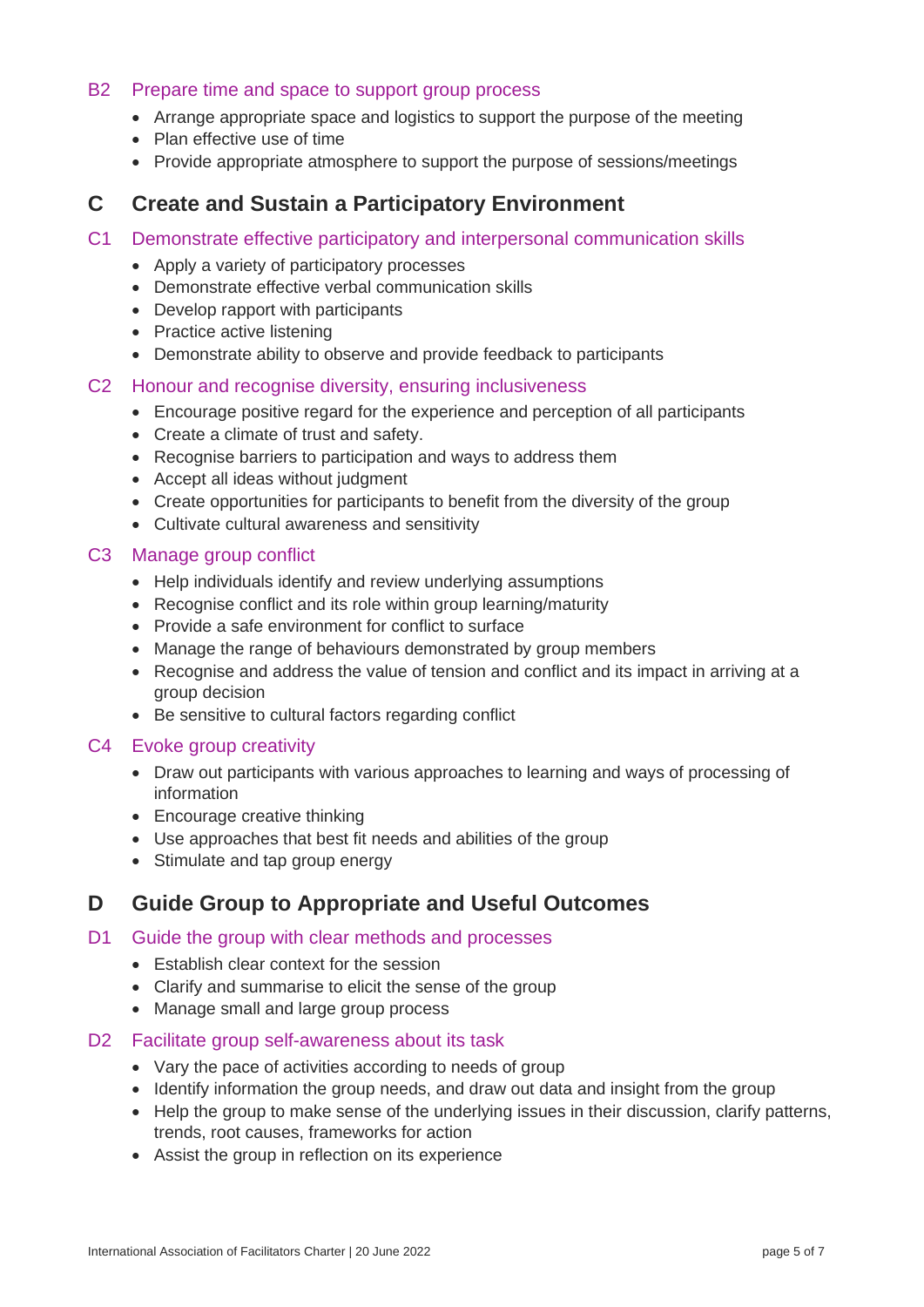#### D3 Guide the group to consensus and desired outcomes

- Use a variety of approaches relevant to achieving group consensus
- Use a variety of approaches relevant to meeting group objectives
- Adapt processes to changing situations and needs of the group
- Assess and communicate group progress
- Recognise and clarify tangents in order to refocus on the task
- Foster task completion

# **E Build and Maintain Professional Knowledge**

#### E1 Maintain a base of knowledge

• Knowledgeable in the theory and practice of group process facilitation and related knowledge about people, organisations, groups and processes (e.g. organisational development, psychology, conflict resolution, dynamics of change, learning and thinking theory)

#### E2 Know a range of facilitation methods

- Understand a range of models and/or processes that may help groups generate ideas, solve problems, prioritise, take decisions and plan
- Understand a variety of group methods and techniques
- Know consequences of misuse of group methods
- Distinguish process from task and content
- Learn new processes, methods, models and technologies in support of client's changing/emerging needs

#### E3 Maintain professional standing

- Engage in ongoing study/learning related to our field
- Continuously gain awareness of new information in our profession
- Practice reflection and learning
- Build personal industry knowledge and networks across our field

## **F Model Positive Professional Attitude**

- F1 Practice self-assessment and self-awareness
	- Reflect on behaviour and overall outcomes
	- Maintain congruence between actions and personal and professional values
	- Modify personal behaviour/style to reflect the needs of the group
	- Cultivate understanding of one's own values and their potential impact on work with clients

#### F2 Act with integrity

- Demonstrate a belief in the group and its possibilities
- Approach situations with authenticity and a positive attitude
- Describe situations as facilitator sees them and inquire into different views
- Model professional boundaries and ethics (as described in the IAF Statement of Values and Code of Ethics)

#### F3 Trust group potential and model neutrality

- Honour the wisdom of the group
- Encourage trust in the capacity and experience of others
- Vigilant to minimise influence on group outcomes and the content of the discussions
- Maintain an objective, non-defensive, non-judgmental stance